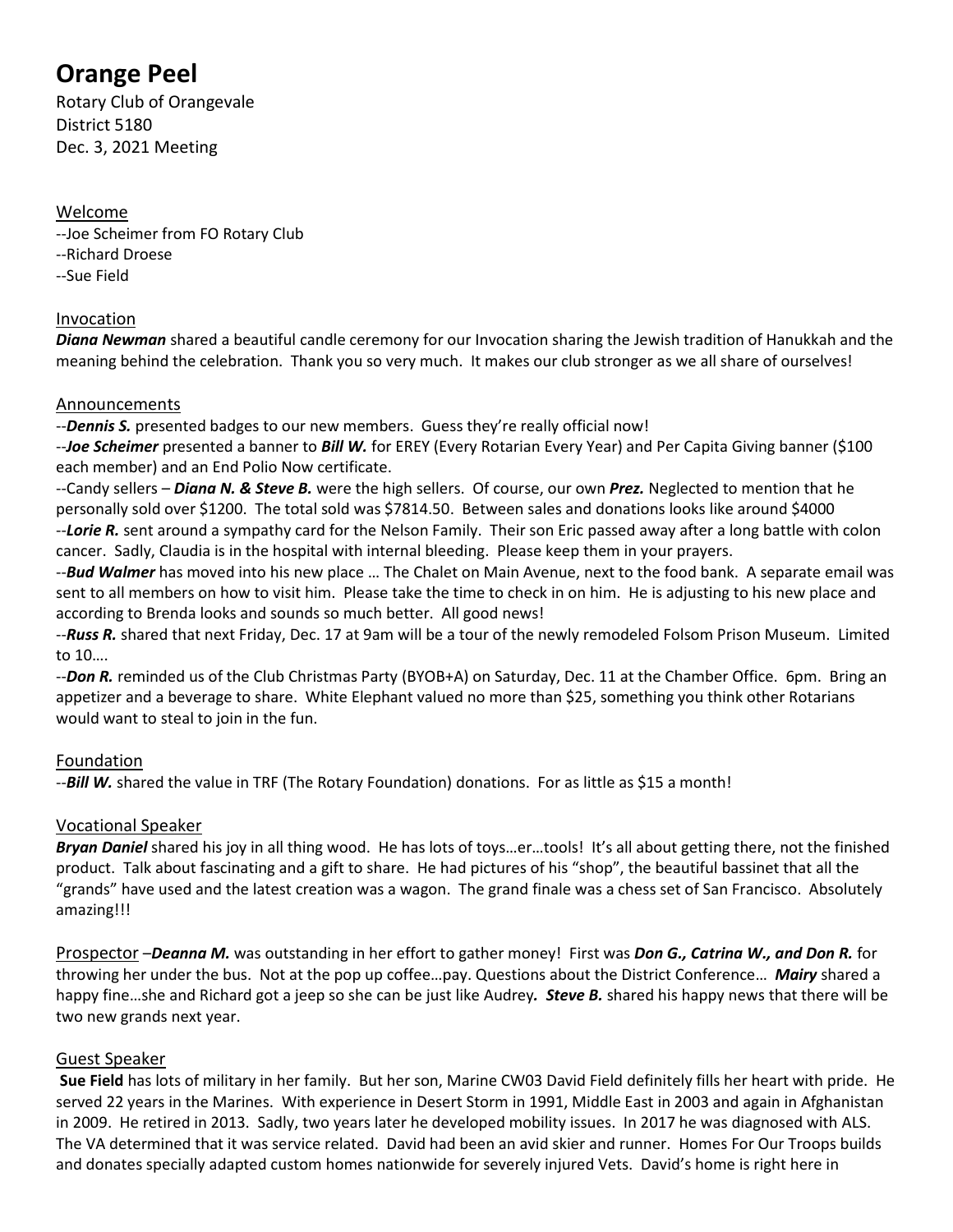Orangevale! Hopefully, we as a club can offer some assistance on this project. He's one of our own and if David Paige was still here….he'd want to help. Sue calls David "The Spirit of the Eagle". He will fly! Where there is life, there is hope.

#### Raffle

With 8 balls and \$97 in the pot, *Lorie* spun the balls around….but *Jeff* must have hid it!

Upcoming Speakers for October --Dec. 10 – Tommy P. & Bob K. talking about the Orangevale Charitable Fund --Dec. 17 – Julie King --Dec. 26 – DARK. Stay home and try to put the house back together after the crazies the day before

Jobs for Next Week Greeters – *Sue F. & Bob K.* (be there at 6:30am) Invocator – *Ann H.* Vocational – *Sue F.* Raffle Ticket Seller – *Lorie R.* (be there at 6:30am)

Thought for today...as we deal with fog...

"Finding oneself and one's path is like waking up--on a foggy day. Be patient, and presently the fog will clear and that which has always been there can be seen. The path is already there to follow." *--Rasheed Ogunlaru*

Pictures following thanks to *Jim B. (Bob was home with a yucky cold)*